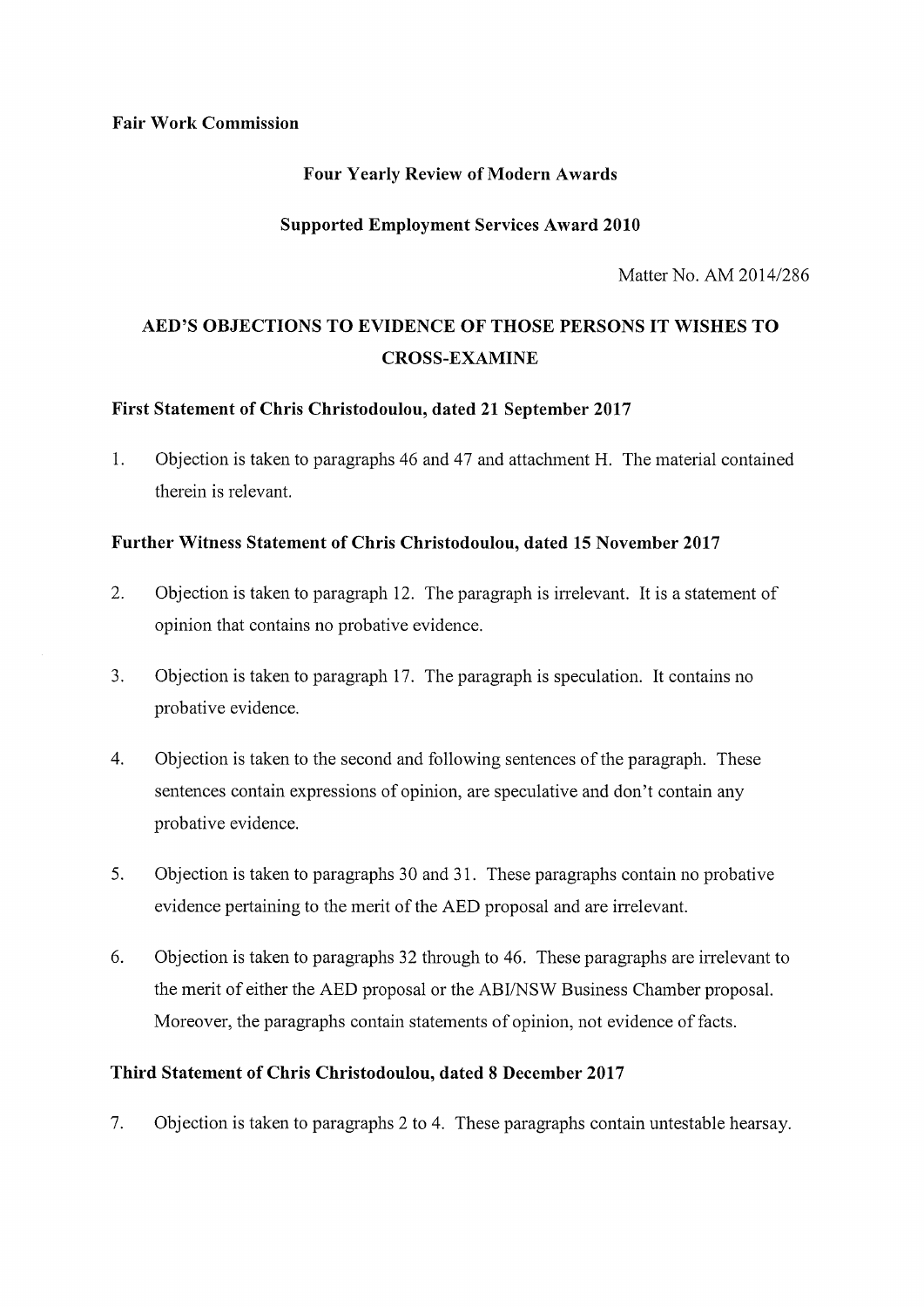# **Statement of Stephen Charles Burgess, dated 21 September 2017**

- 8. Objection is taken to paragraphs 12 through to 82. These paragraphs contain no probative evidence, and are irrelevant.
- 9. Objection is taken to paragraphs 99 to 111. These paragraphs contain no probative evidence, and are irrelevant.

# **Further Statement of Stephen Charles Burgess, dated November 2017**

- 10. Objection is taken to the second and third sentences of paragraph 4. These statements are statements of general opinion and do not contain probative evidence.
- 11. Objection is taken to paragraph 5. The paragraph is a submission.
- 12. Objection is taken to paragraph 8. The paragraph contains a submission and generalised statements of opinion.

# **Statement of Bradley Raymond Burridge, dated 25 September 2017**

13. Objection is taken to paragraphs 6 through to 39 and paragraphs 67 through to paragraph 76. These paragraphs do not contain probative evidence and are irrelevant.

# **Statement of Ann Constable, dated 21 September 2017**

- 14. Objection is taken to paragraphs 8 through to 42. These paragraphs do not contain probative evidence and are irrelevant.
- 15. Paragraphs 52 through to 60. These paragraphs do not contain probative evidence and are irrelevant to any fact in issue concerning the merit wages tool proposed by ABI and the NSW Business Chamber in support of which Ms Constable is relied upon.

# **Statement of Heath Alexander Dickens, dated 22 September 2017**

16. Objection is taken to paragraphs 10 through to 36. The paragraphs contain no probative evidence and are irrelevant on the same basis as identified for the statement of Ann Constable.